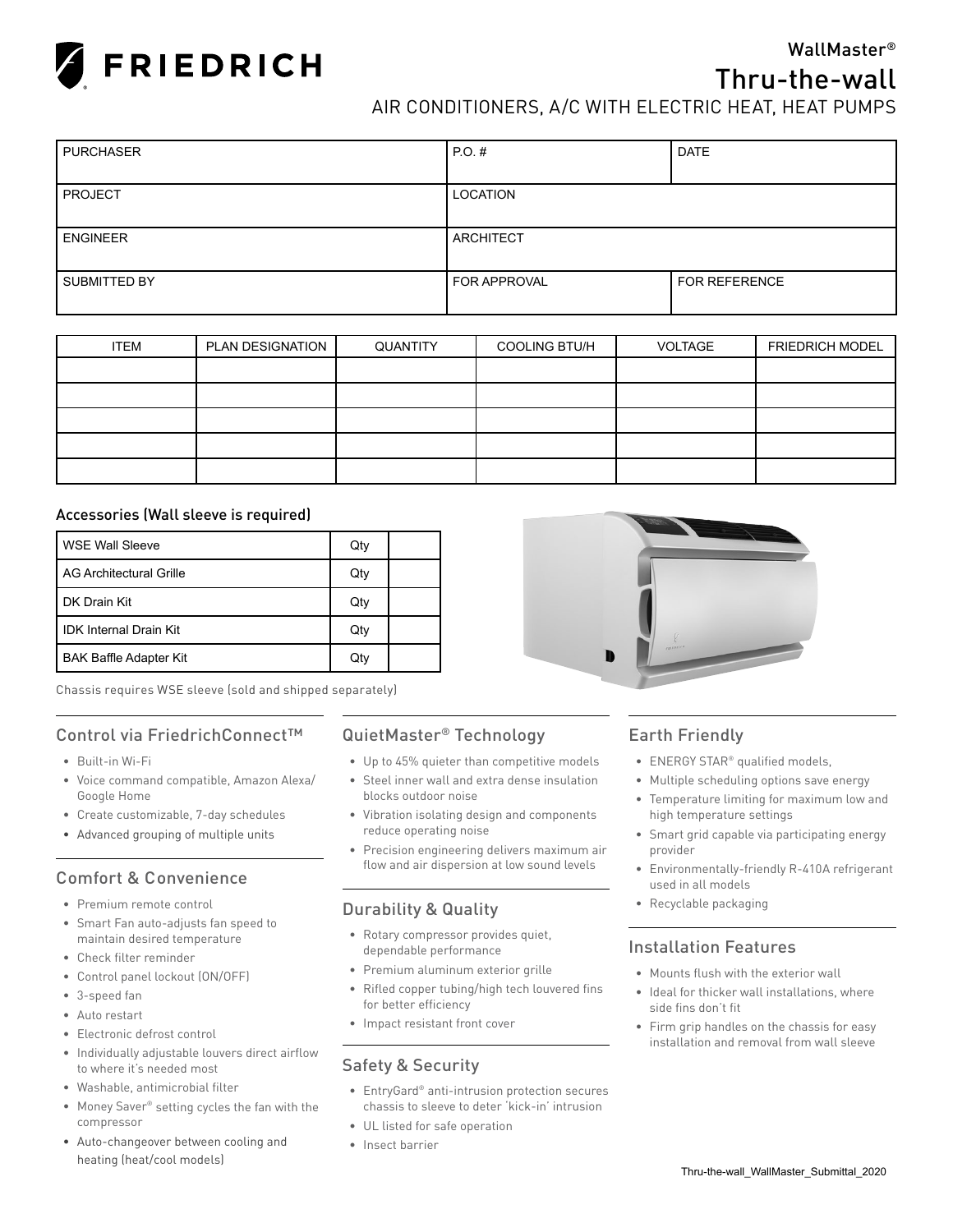# **INSTALLATION**

# **FITS EXISTING FEDDERS SLEEVES.**

| Sleeve Dimensions | Friedrich<br><b>WSE Sleeve</b> | Fedders<br>A Sleeve | Fedders<br><b>B</b> Sleeve |
|-------------------|--------------------------------|---------------------|----------------------------|
| Height (inches)   | 163/4                          | 163/4               | 163/4                      |
| Width (inches)    | 27                             | 27                  | 27                         |
| Depth (inches)    | 163/4                          | 163/4               | 19 3/4                     |

## **CHASSIS DIMENSIONS**

|         | Height | Width | Depth                   | Height of<br>Front | Width of<br>Front | Depth<br>with<br>Front | Minimum<br><b>Extension Into Room</b><br>with Front |
|---------|--------|-------|-------------------------|--------------------|-------------------|------------------------|-----------------------------------------------------|
| Chassis |        |       | 15 3/4" 26 1/2" 16 1/4" | 17.1/4"            | 271/2"            | 231/4"                 | 71/2"                                               |

## **WSE SLEEVE DIMENSIONS**

|                       |        |       |       | Depth<br>with      | <b>Minimum</b><br>Extension |                   | Thru-the-wall<br>Finished Hole |            |  |  |  |
|-----------------------|--------|-------|-------|--------------------|-----------------------------|-------------------|--------------------------------|------------|--|--|--|
| Model                 | Height | Width | Depth | Front              | Outside                     | Height            | Width                          | Max. Depth |  |  |  |
| WSE Sleeve 163/4" 27" |        |       |       | $163/4"$ 24 $1/4"$ | 9/16"                       | $17.1/4"$ 27.1/4" |                                | 15.5/16"   |  |  |  |

Chassis requires WSE sleeve (sold and shipped separately)

# **OPTIONAL INSTALLATION ACCESSORIES**

#### WSE WALL SLEEVE

Standard Grille

Premium, stamped galvanized steel grille with powder coat paint. Ships with sleeve. Galvanized steel inner and outer weather panels also ship with sleeve.

AG, Optional Architectural Grille

Premium brushed aluminum grille





#### IMPORTANT:

Operating the air conditioner with incorrect rear grille or without Baffle Adapter Kit (on 19 3/4" deep sleeve) will recirculate discharge air and cause compressor overload to trip.

This will cause the unit to shut down temporarily and may lead to premature compressor failure.

CORRECT Vertical Louvers



INCORRECT Horizontal Louvers

#### DK / Drain Kit

Installed at the back of the unit and allows for attachment to condensate disposal system, if necessary or desired.



#### IDK/ Internal Drain Kit

New construction applications where a condensate drain system has been built into the wall interior.



BAK / Baffle Adapter Kit

Necessary when installing in a sleeve deeper than 16 3/4" deep, such as Fedders B sleeve (19 3/4" deep).